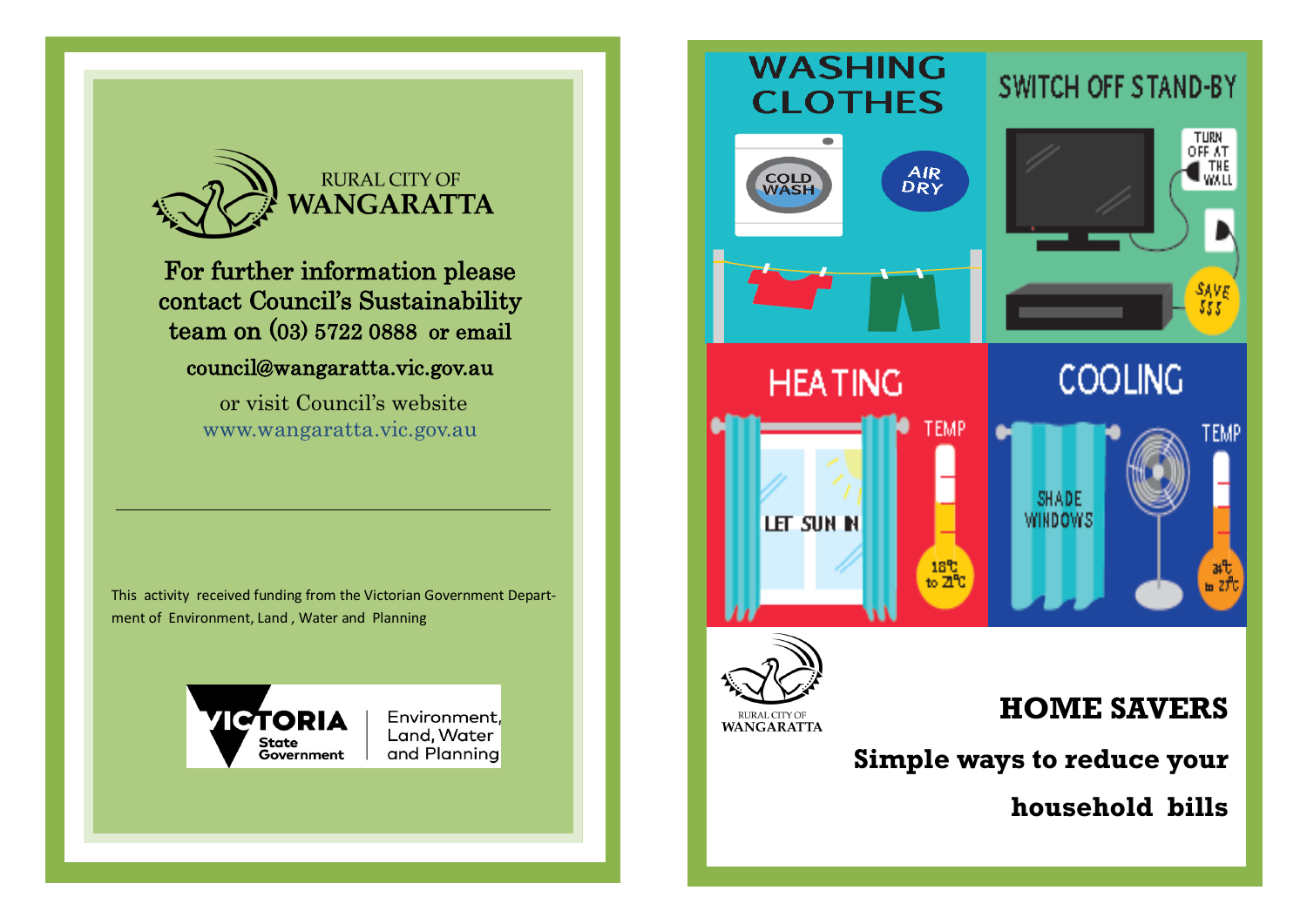# TABLE OF CONTENTS

| <b>INTRODUCTION</b>              | PAGE 1             |
|----------------------------------|--------------------|
| SAVINGS TIPS FOR THE WHOLE HOUSE |                    |
| -LIGHTING                        | PAGE <sub>2</sub>  |
| -HEATING & COOLING               | PAGE <sub>3</sub>  |
| SAVINGS TIPS FOR EACH ROOM       |                    |
| -LIVING ROOM                     | PAGF 6             |
| -KITCHEN                         | PAGF <sub>7</sub>  |
| -BATHROOM                        | PAGE 9             |
| -LAUNDRY                         | PAGE 10            |
| -CONCESSIONS                     | PAGE 10            |
| <b>REDUCIING WASTE</b>           | PAGE 11            |
| <b>FURTHER INFORMATION</b>       | PAGF <sub>12</sub> |
|                                  |                    |

## FURTHER INFORMATION

*'A Guide to Sustainable Living' is available from the Wangaratta Government Centre corner Ford and Ovens Streets and Council's website* 

*www.wangaratta.vic.gov.au Contact the Sustainability team for further information on 5722 0888*



Page 13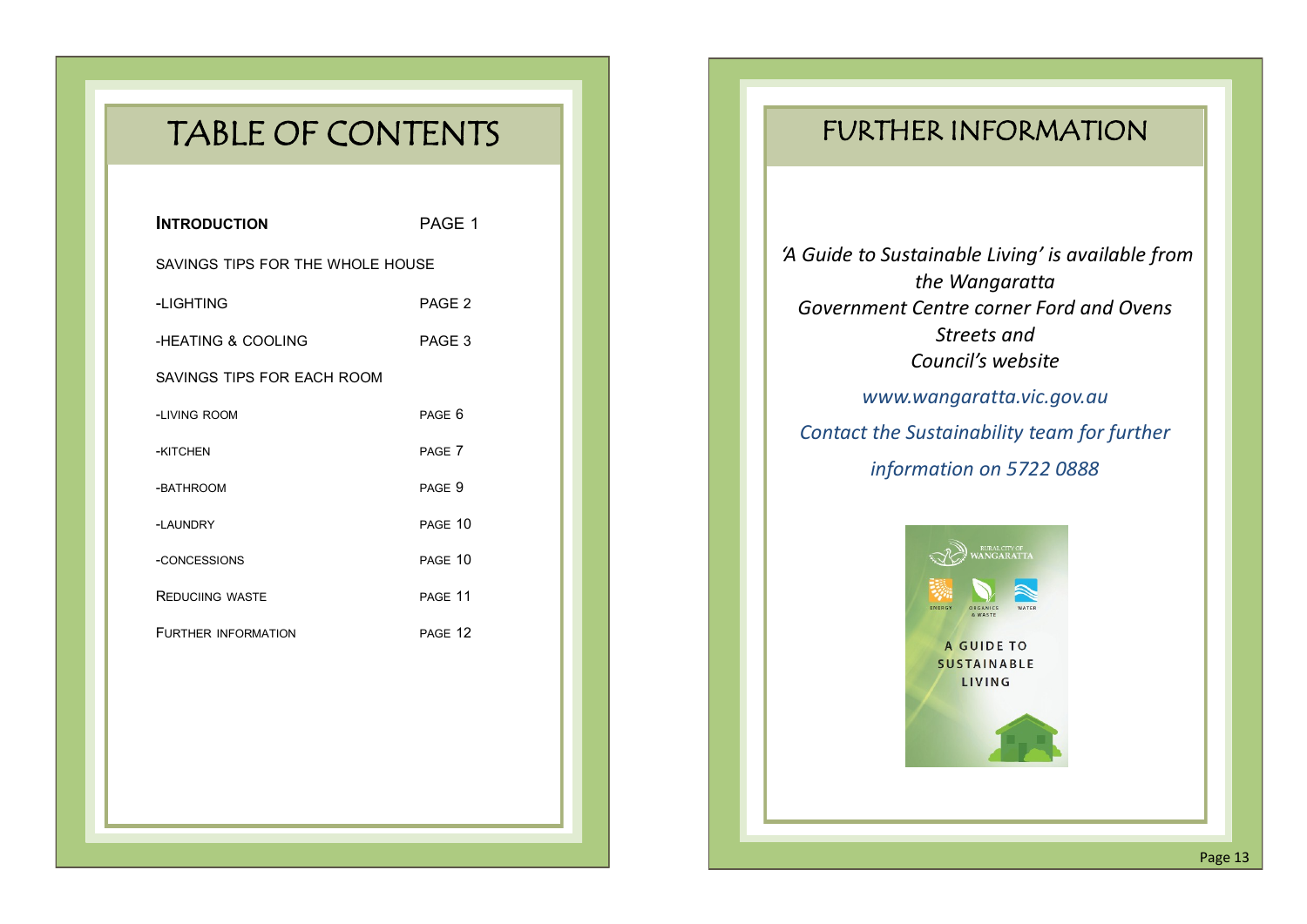### FURTHER INFORMATION

## **Websites**

Rural City of Wangaratta www.wangaratta.vic.gov.au Sustainability Victoria www.sustainability.vic.gov.au Energy compare www.compare.switchon.vic.gov.au Energy concessions 1800658521 dhs.vic.gov.au Energy rating appliances energyrating.gov.au Energy & water ombudsman 1800500509 ewov.com.au Energy bill guide energyinfohub.org.au Energy Made Easy www.energymadeeasy.gov.au

# INTRODUCTION

You can make changes to your home to make it more comfortable, save energy, water, waste AND money, PLUS reduce your environmental impact as well. With the smallest effort, there are many simple things you can do to make a difference at very little or no cost.

**This is a Rural City of Wangaratta initiative and received funding from The Victorian Government Department of Environment, Land, Water and Planning.**

*DISCLAIMER: Generally, for any changes you wish to make to rental properties you must receive permission, often in writing, from the landlord.* 

*\*The following information is a guide only.*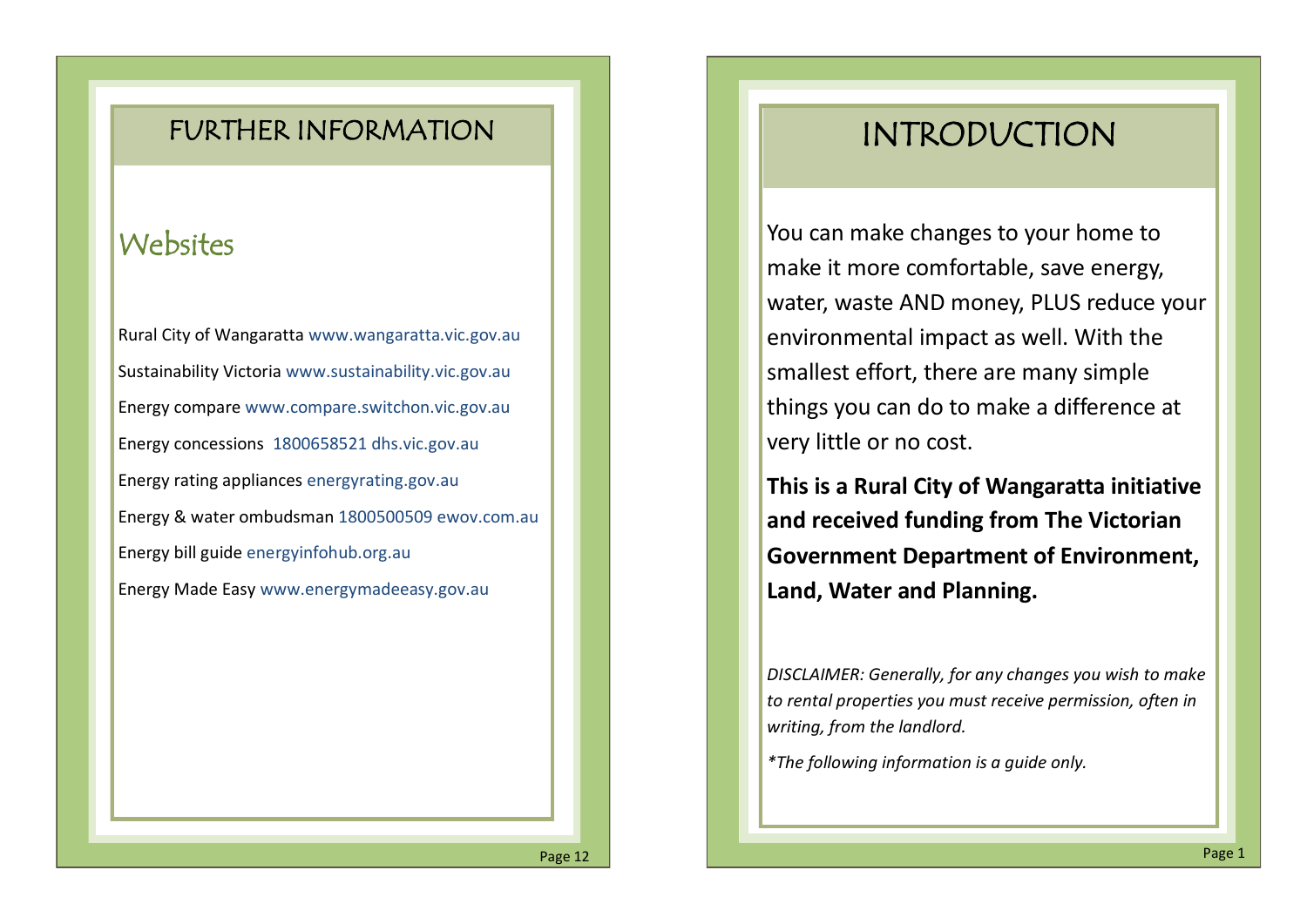## SAVINGS TIPS FOR THE WHOLE **HOUSE**

This booklet is designed to help households reduce their home's energy and water use without the need for major home renovations*.* Many actions can be done at zero or low cost, or through small changes in your behaviour. Start out with small and easy changes and remember to ask for owner permission when required.

## Lighting

**Let in natural light:** Open blinds and curtains to let in natural light, rather than turning on lights.

**Turn off lights when not in use:** If you're not using a room or outdoor area, turn the lights off to save. Leaving outdoor lights on for a long time can greatly increase your lighting bill.

**Upgrade globes:** When able, upgrade light globes, including lamps, to energy efficient CFL or LED globes. They last longer and use a lot less energy.

**Don't use halogen downlights:** Replace inefficient halogen downlights with energy efficient globes, if possible. Alternatively, use floor and table lamps with energy efficient globes and leave halogen downlights turned off.

### REDUCING WASTE

#### **REFUSE >REPAIR >RE-USE >REDUCE >RECYCLE**

There are some simple things you can do to reduce your waste and you may even save some money. Remember to buy second-hand products if you can.

- 1. Add NO JUNK MAIL to your letterbox
- 2. Say NO to plastic bags and take your own reusable bags instead
- 3. Use reusable containers instead of glad wrap
- 4. Stop using disposable plates, cups and cutlery
- 5. Use washable cloths, instead of paper towel
- **7.** Buy products without packaging, or with recyclable packaging when you can.

#### **Local recycling tips:**

- \*Recycle used batteries and mobile phones at Council building
- \*Recycle clean plastic bags at selected supermarkets

**See council's website for more information** 

**http://www.wangaratta.vic.gov.au/services/waste**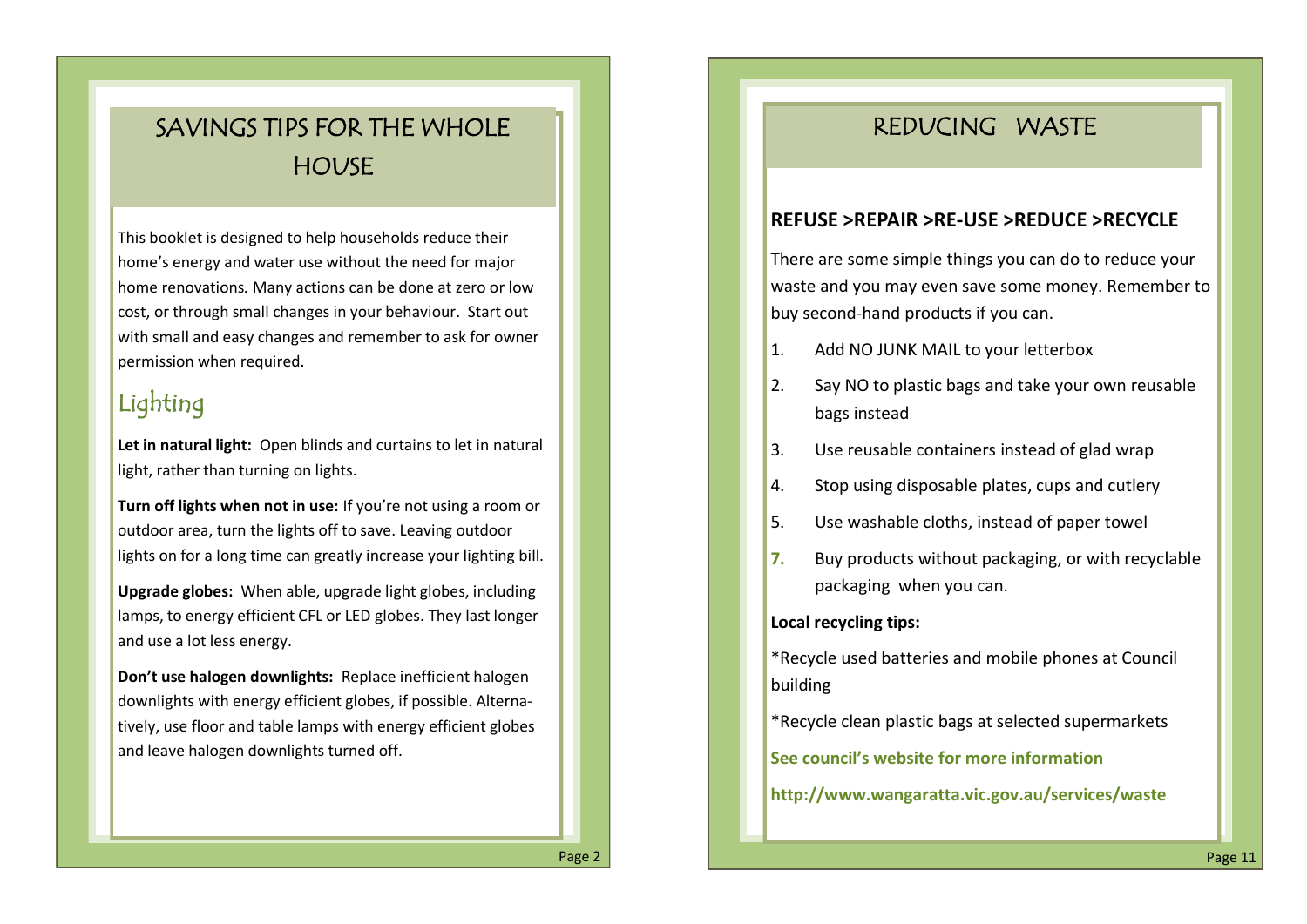## Laundry

**Wash a full load in cold water:** Washing clothes in cold water saves energy. Make sure you wash a full load of clothes. Not only will you save water but the less you use the washing machine the more energy you save.

**Hang it up:** Avoid using electric clothes dryer. Use the clothes line or a rack outside to dry clothes. During wet weather use a clothes rack inside the house.

**Buy energy and water efficient appliances:** If you need a new washing machine check the energy and water star ratings. Look for the highest star rating and buy the right size for your needs.

**http://www.waterrating.gov.au/**

### Concessions

Remember to ensure pension or health care cards are registered with energy and water providers to receive concessions. Phone: 1800 658 521 for information.

### HEATING AND COOLING

Heating and cooling are the most energy hungry activities in a home, but it doesn't take much effort to reduce their impact.

**Pull on a jumper:** Before turning on the heater, put on a jumper. By dressing appropriately for the weather you reduce the need for turning on the heater or air conditioner. Fans cost a lot less to run than AC, so use a fan instead.

**Use heaters and air conditioners wisely:** Changing the thermostat temperature by just 1°C can reduce energy use by 10%. In Winter, set thermostat to 18-21°C. In Summer set to 24 - 27°C.

**Heat and cool only what you need:** Only heat or cool rooms you are using, and keep the heat or cool in by closing doors and windows, including internal and external blinds.

**Cool and heat the house naturally:** On hot, still days close all windows, doors and curtains to help keep the house cool. And when a cool change arrives, take advantage of it by opening windows and doors to let the cooling breeze through the house.

**Hang heavy, lined curtains:** Heavy, lined curtains (or blankets) keep heat in during winter and heat out on hot summer days. For best results hang to the floor.

**Install pelmets:** Pelmets are covers over the top of curtains, and they stop draughts, but this would need to be discussed with home owner. Alternatively, use a rolled towel, blanket or strips of thick cardboard over the top of curtains for temporary, removable pelmets.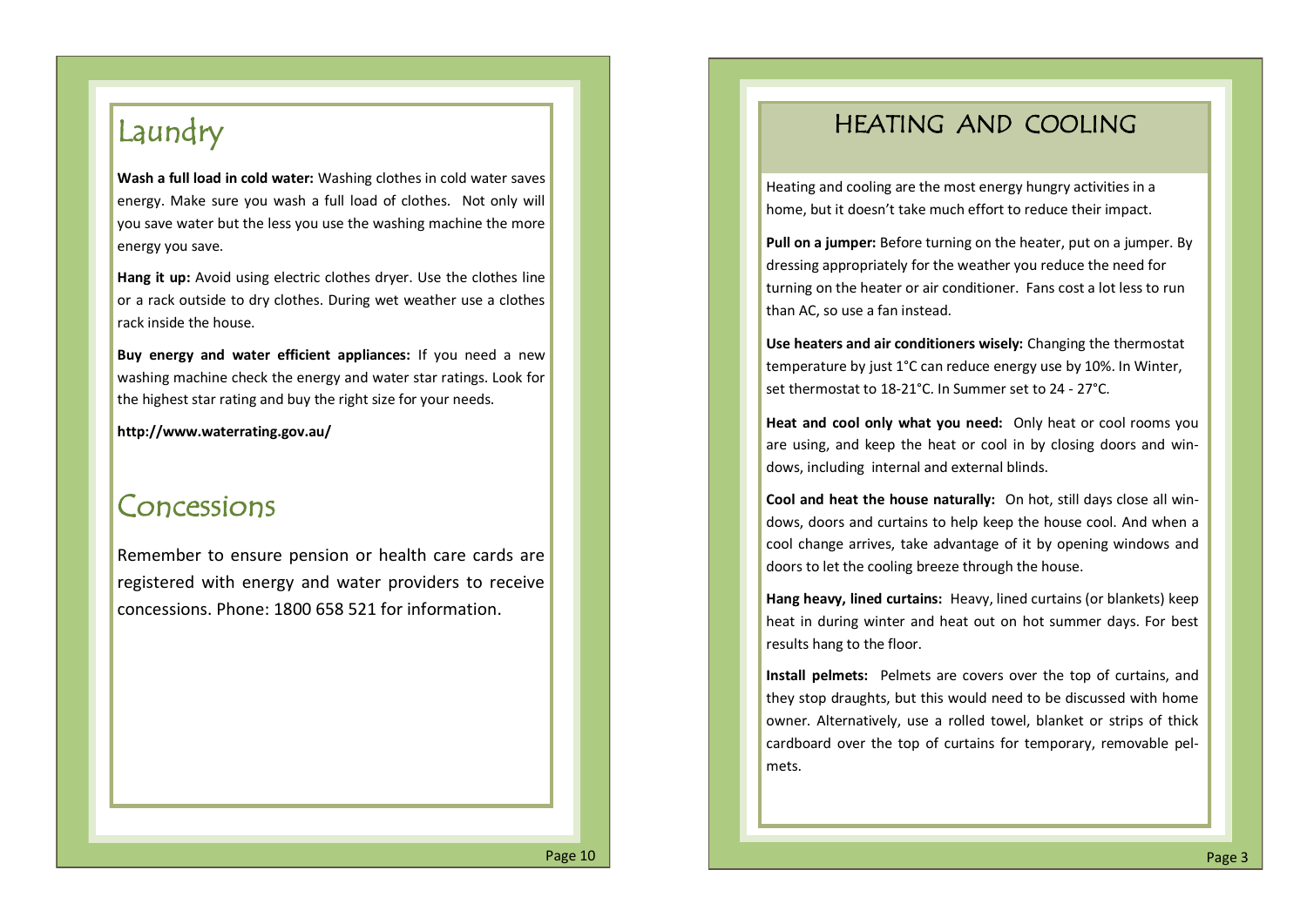### HEATING AND COOLING

**Set timer switches:** Set timers on your heaters or cooler to switch off when not needed.

**Direct the heat:** If your house has central heating consider buying vent directors. These are inexpensive and can be placed over vents to help direct the air into the centre of the room instead of straight up to the ceiling.

**Seal gaps and draughts:** Stop draughts by closing gaps around doors and windows. Some seals are inexpensive and simple to remove. Alternatively use 'door snakes'.

**Shade your windows:** In summer place a removable external blind, shade cloth or outdoor umbrella over a window to shield it from the sun. Inexpensive, removable, reflective film can also be temporarily attached inside windows to reflect the hot sun. Permanent shade solutions would need to be discussed with the landlord.

**Add window insulation:** Bubble wrap is actually a simple and cost effective way to add insulation to windows.

### BATHROOM

**Have short showers:** Take showers of 4 minutes or less to save both water and energy. Use a timer as a reminder.

**Check flow rates of your showerheads:** Check your shower's flow rate on the showerhead. If there's no rate written on the showerhead you can measure the flow rate by turning on the shower at its normal rate for 30 seconds and capturing the water in a bucket. Measure how many litres of water are in the bucket and double the figure to get the flow rate. Inefficient showerheads can use more than 15 litres per minute; a Water efficiency Labelling Scheme (WELs) four-star rated showerhead uses 7 litres per minute. And remember that the water requires heating, so the more efficient the showerhead, the less energy will be required to heat the volume of water.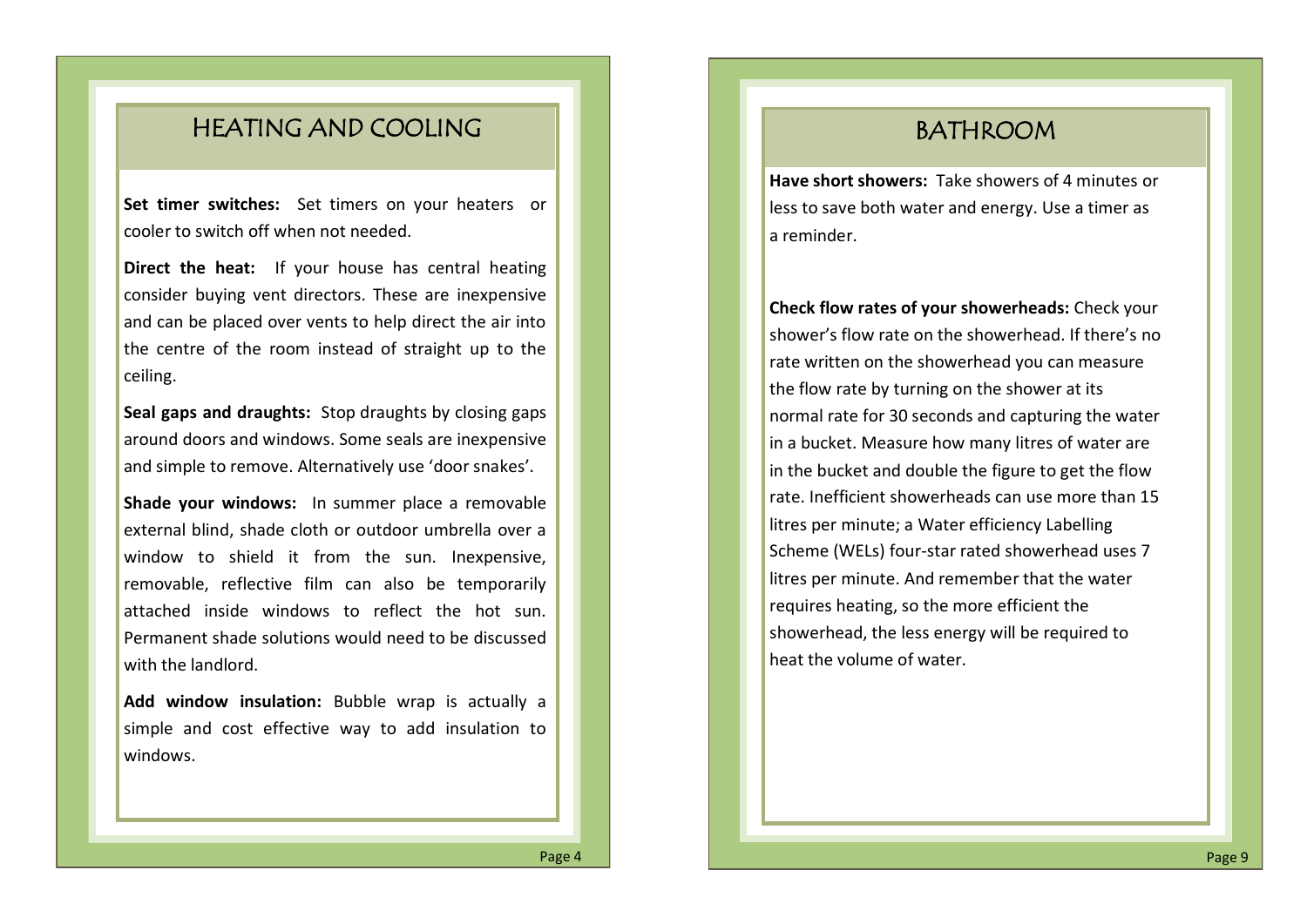#### **KITCHEN**

**Switch off the second fridge:** If you have a second fridge (such as a drinks fridge) consider how often it is really used. Turn it on only when you really need to use it.

**Keep the fridge well ventilated:** Provide at least 50mm of space at the top, back and sides to improve ventilation and allow your fridge to work at its best.

**Place the fridge in a cool spot:** Keep fridges and freezers away from direct sun and other heat sources such as stoves .

**Check fridge seals:** Check and clean seals on your fridge to make sure the door closes securely. Regularly remove any frost build-up in the freezer.

**Boil only the water you need:** Use an electric jug instead of the electric stovetop to boil water. Fill the jug with only as much water as you need. The less water boiled, the less energy used.

**Run a full load in the dishwasher:** Wait until the dishwasher is full before running it. It wastes a lot of energy and water to clean only a small number of dishes.

**Cooking toast:** Cooking toast in a toaster instead of the grill reduces energy use by up to 75%. Using a microwave instead of electric stove, where practicable, can also be more energy efficient.

## HEATING AND COOLING **EFFICIENTLY**

#### **Keep systems clean and serviced regularly to ensure efficient operation. Use economy mode if able.**

**Split system:** Check the mode is correct. If the controller isn't working you may need new batteries. For standard split systems, the grille on the front flips to reveal mesh filters. These filters easily slide out and need to be vacuumed to remove dust, to ensure the system operates efficiently. (Remember to dust the front of the unit as well.)

**Fans:** Some ceiling fans can be switched from Summer to Winter and vice versa. If it's hot, but not humid, place a shallow bowl of ice in front of a portable fan and enjoy the breeze. Wrap ice cubes in a tea towel and apply to your neck to cool you down too.

**Evaporative cooling**: You can use ice cubes and chilled water in portable evaporative coolers for an even more cooling breeze, but evaporative coolers do not work well in humid weather.

Remember to adjust temperatures when you go to sleep and when you leave the house, to save energy.